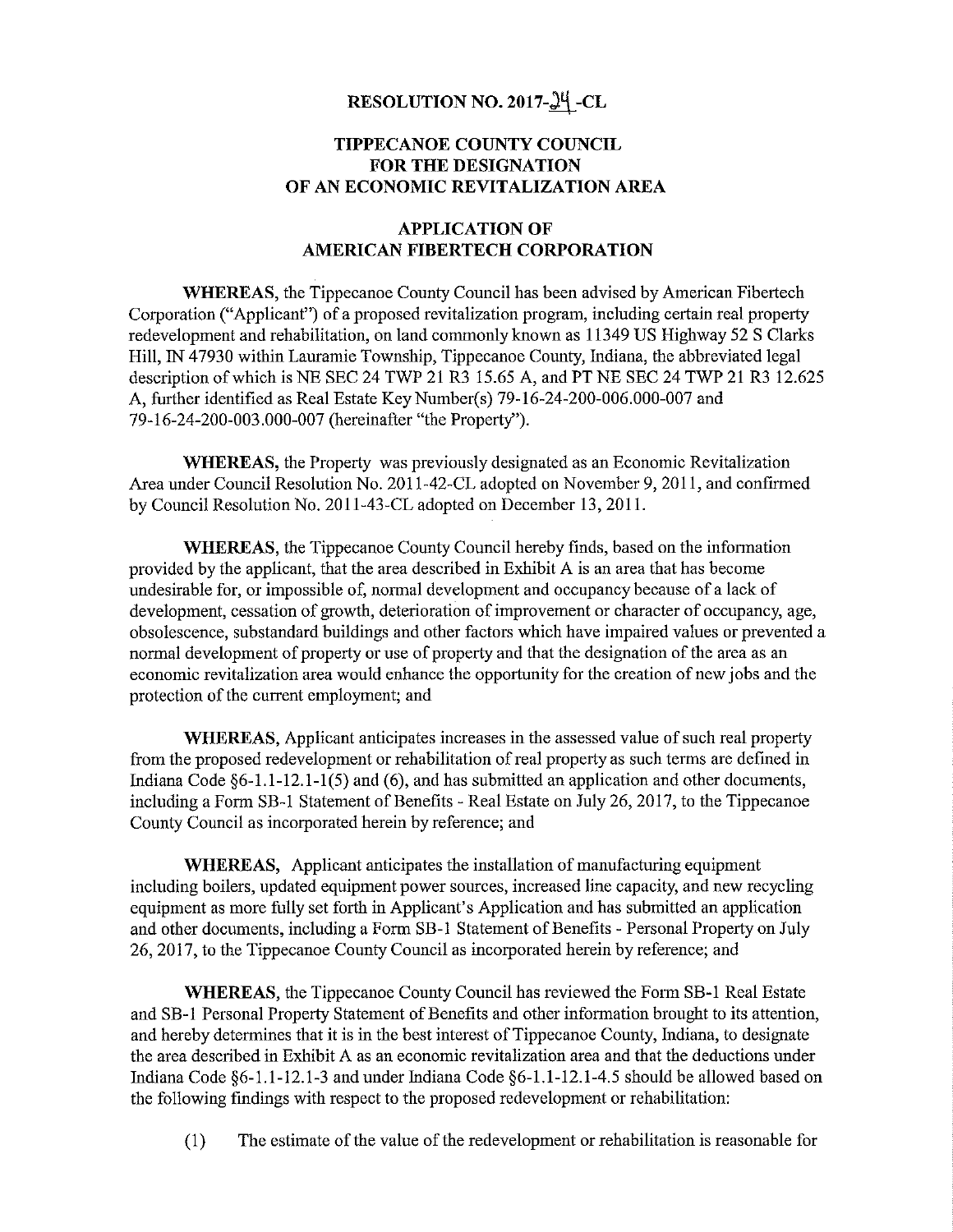projects of that nature and equipment of that type.

- (2) The estimate of the number of individuals who will be employed or whose employment will be retained can be reasonably expected to result from the proposed described redevelopment and rehabilitation.
- (3) The estimate of the annual salaries of those individuals who will be employed or whose employment will be retained can be reasonably expected to result from the proposed described redevelopment or rehabilitation.
- (4) The other benefits with respect to which applicant has provided information, including the number of individual opportunities for employment, both temporary and permanent, and the compensation to be paid to employees, along with the value of the acquisition and construction of improvements, are benefits of the type and quality anticipated by the County Council within the economic revitalization area and can reasonably be expected to result from the proposed described redevelopment.
- (5) The totality of benefits is sufficient to justify the deductions.

The Tippecanoe County Council makes the following additional findings with respect to the proposed new manufacturing equipment

- (6) The estimate of the cost of the new manufacturing equipment, new research and development equipment, new logistical distribution equipment, or new information technology equipment is reasonable for equipment of that type.
- (7) The estimate of the number of individuals who will be employed or whose employment will be retained can be reasonably expected to result from the installation of the new manufacturing equipment, new research and development equipment, new logistical distribution equipment, or new information technology equipment.
- (8) The estimate of the annual salaries of those individuals who will be employed or whose employment will be retained can be reasonably expected to result from the proposed installation of new manufacturing equipment, new research and development equipment, new logistical distribution equipment, or new information technology equipment.
- (9) The other benefits about which information was requested, including the number of individual opportunities for employment, both temporary and permanent, and the compensation to be paid to employees, are benefits of the type and quality anticipated by the County Council within the economic revitalization area, and are benefits that can be reasonably expected to result from the proposed installation of new manufacturing equipment, new research and development equipment, new logistical distribution equipment, or new information technology equipment.
- (10) The totality ofbenefits is sufficient to justify the deductions.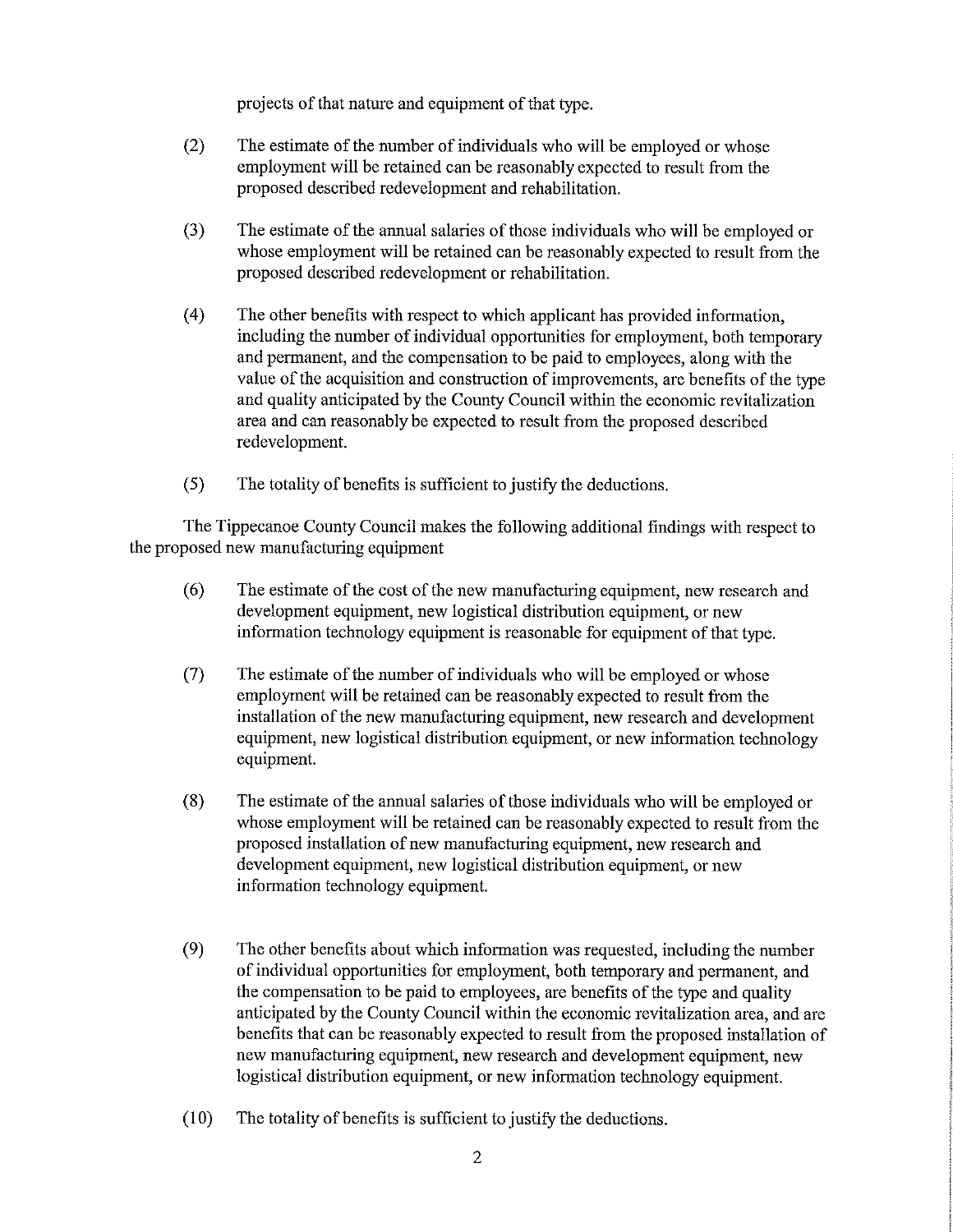WHEREAS, the Tippecanoe Council hereby finds that the purposes of Indiana Code chapter §6~l .1—12.l are served by allowing the owner of said real estate the deductions provided by Indiana Code §6-1.1-12.1-3 with respect to improvements to real estate for a period of ten (10) years and the deductions provided by Indiana Code §6—l.l—12.1—4.5 with respect to installation of new manufacturing equipment for a period of seven (7) years;

NOW, THEREFORE, BE IT RESOLVED by the Tippecanoe County Council, Tippecanoe County, Indiana, that:

l. The area described on Exhibits A attached hereto and made <sup>a</sup> part hereof will remain designated as an economic revitalization area within the meaning of Indiana Code §6 l.l—l2.l through and including December 31, 2021.

2. The Applicant, as owner of property within the above-designated economic revitalization area shall be entitled to the deductions provided by Indiana Code §6—1 .1—12.1—3 for a period of ten (10) years with respect to real property which is redeveloped or rehabilitated as contemplated by and reflected in the Statement of Benefits heretofor filed with Tippecanoe County according to the following schedule:

| YEAR 1         | 100% |
|----------------|------|
| YEAR 2         | 90%  |
| YEAR 3         | 80%  |
| YEAR 4         | 70%  |
| YEAR 5         | 60%  |
| YEAR 6         | 50%  |
| YEAR 7         | 40%  |
| YEAR 8         | 30%  |
| YEAR 9         | 20%  |
| <b>YEAR 10</b> | 10%  |

3. The Applicant, as owner of property within the above-designated economic revitalization area shall be entitled to the deductions provided by Indiana Code §6-1.1-12.1-5.6 for <sup>a</sup> period of seven (7) years with respect to manufacturing equipment which is installed as contemplated by and reflected in the Statement of Benefits heretofor filed with Tippecanoe County according to the following schedule:

| YEAR 1            | $100\%$ |  |
|-------------------|---------|--|
| YEAR <sub>2</sub> | 85.71%  |  |
| YEAR 3            | 71.42%  |  |
| YEAR <sub>4</sub> | 57.13%  |  |
| YEAR 5            | 42.84%  |  |
| YEAR 6            | 28.55%  |  |
| YEAR <sub>7</sub> | 14.26%  |  |

4. Notice of the adoption and substance of this resolution and all other disclosure required by Indiana Code §6—1.1-12.1—2.5 shall be duly published in accordance with Indiana Code §5—3-l, which notice shall state <sup>a</sup> date for <sup>a</sup> public hearing on this resolution and that on that date, after hearing objections and remonstrances and considering evidence thereon, this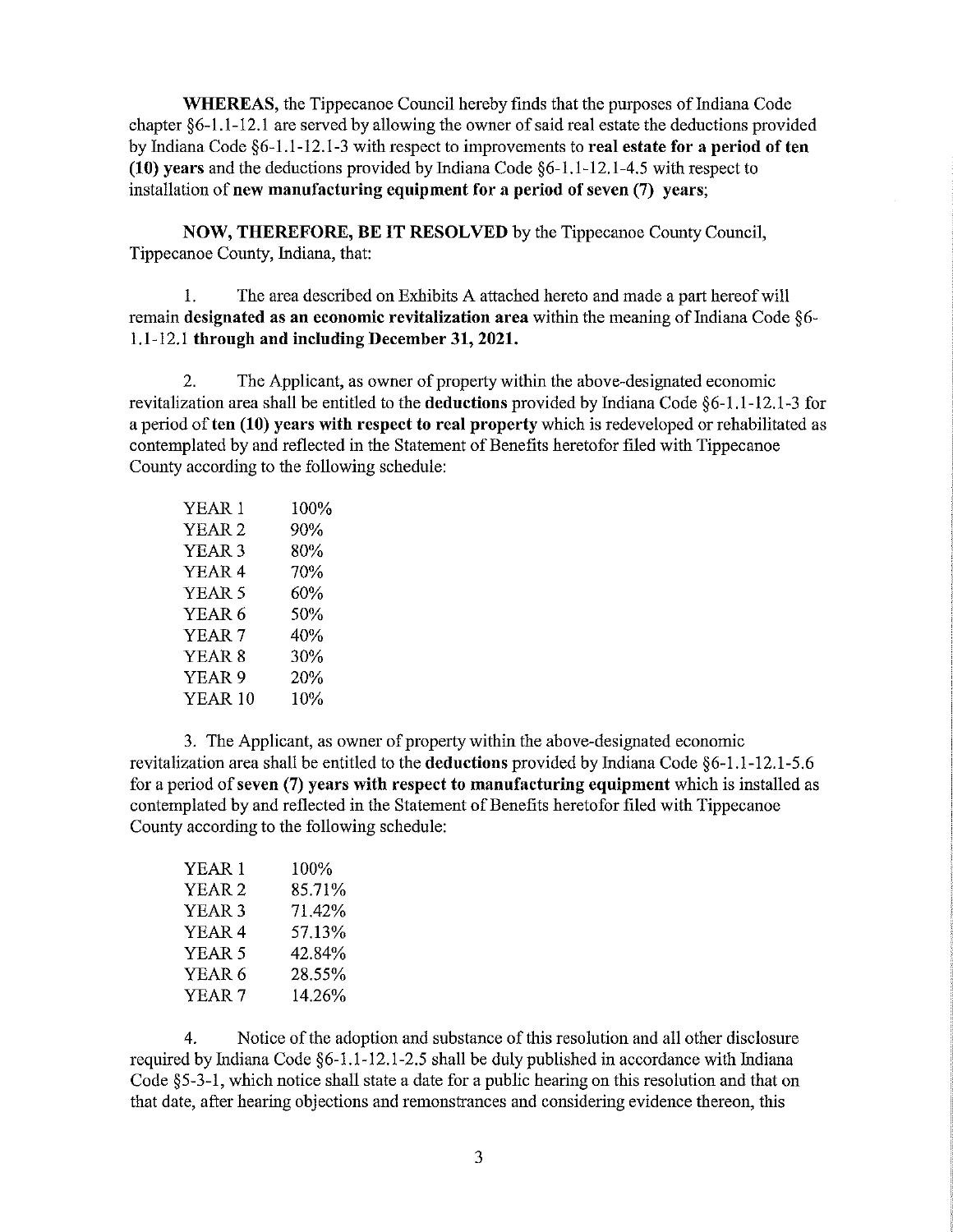Council will take final action determining whether the qualifications for an economic revitalization area have been met and confirming, modifying and confirming, or rescinding this resolution.

If any part, clause, or portion of this resolution shall be adjudged invalid, such  $5<sub>1</sub>$ invalidity shall not affect the validity of this resolution as a whole or any part, clause, or portion of the resolution.

Presented to the County Council of Tippecanoe County, Indiana, and adopted this 8<sup>th</sup> day of August, 2017.

TIPPECANOE COUNTY-COUNCIL

 $h$  R. Basham II, President

wan E. Metzger, Vice President

David R. Williams

Vicki L. Burch

Kevin wood

Kathy

Roland K. Winger

ATTEST: Baw Law ya<br>Maso

Robert Plantenga, Tippecanoe County Auditor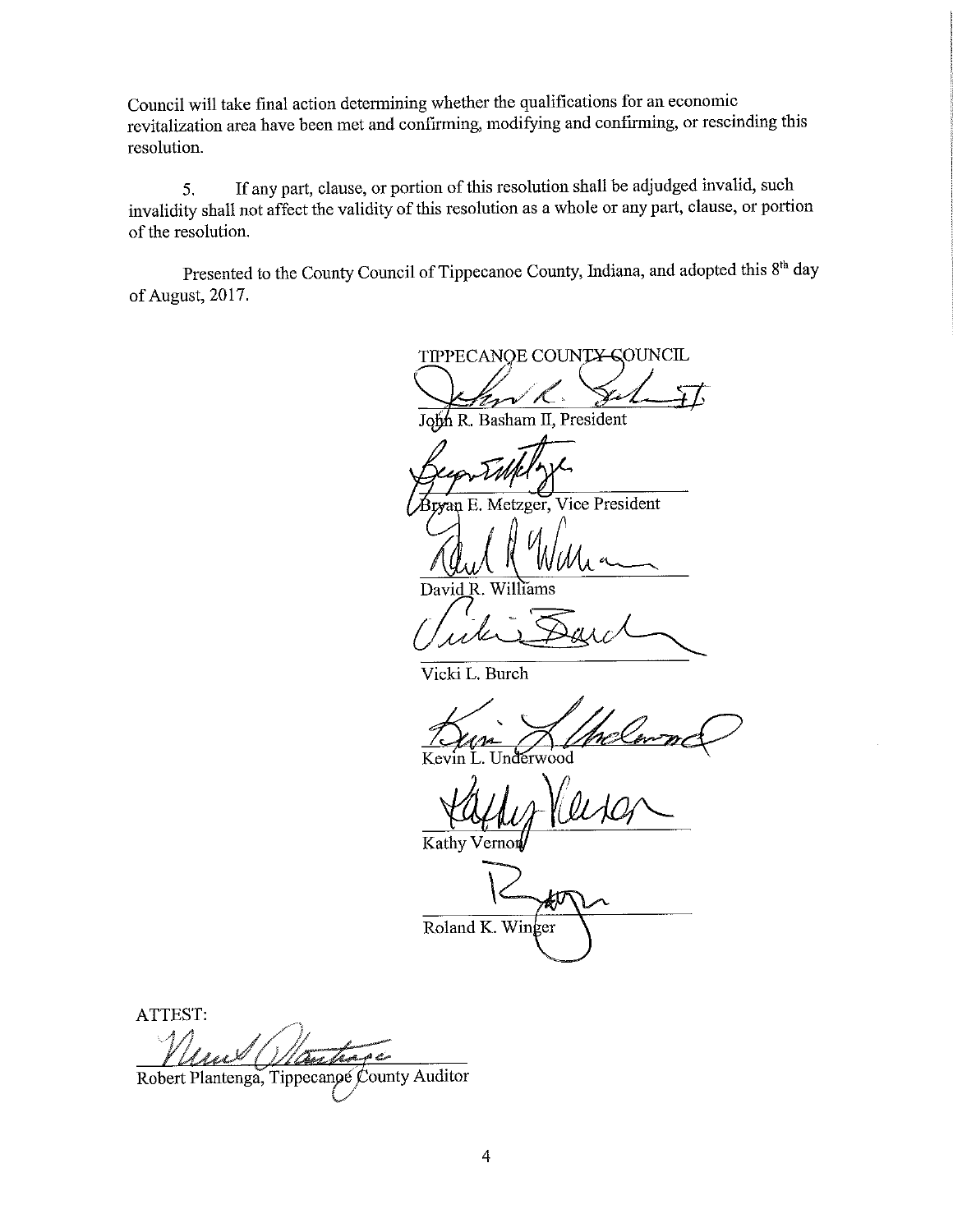# **EXHIBIT A - LEGAL DESCRIPTION**

MAP & LEGAL DESCRIPTION

 $\mathcal{B}^{\pm}$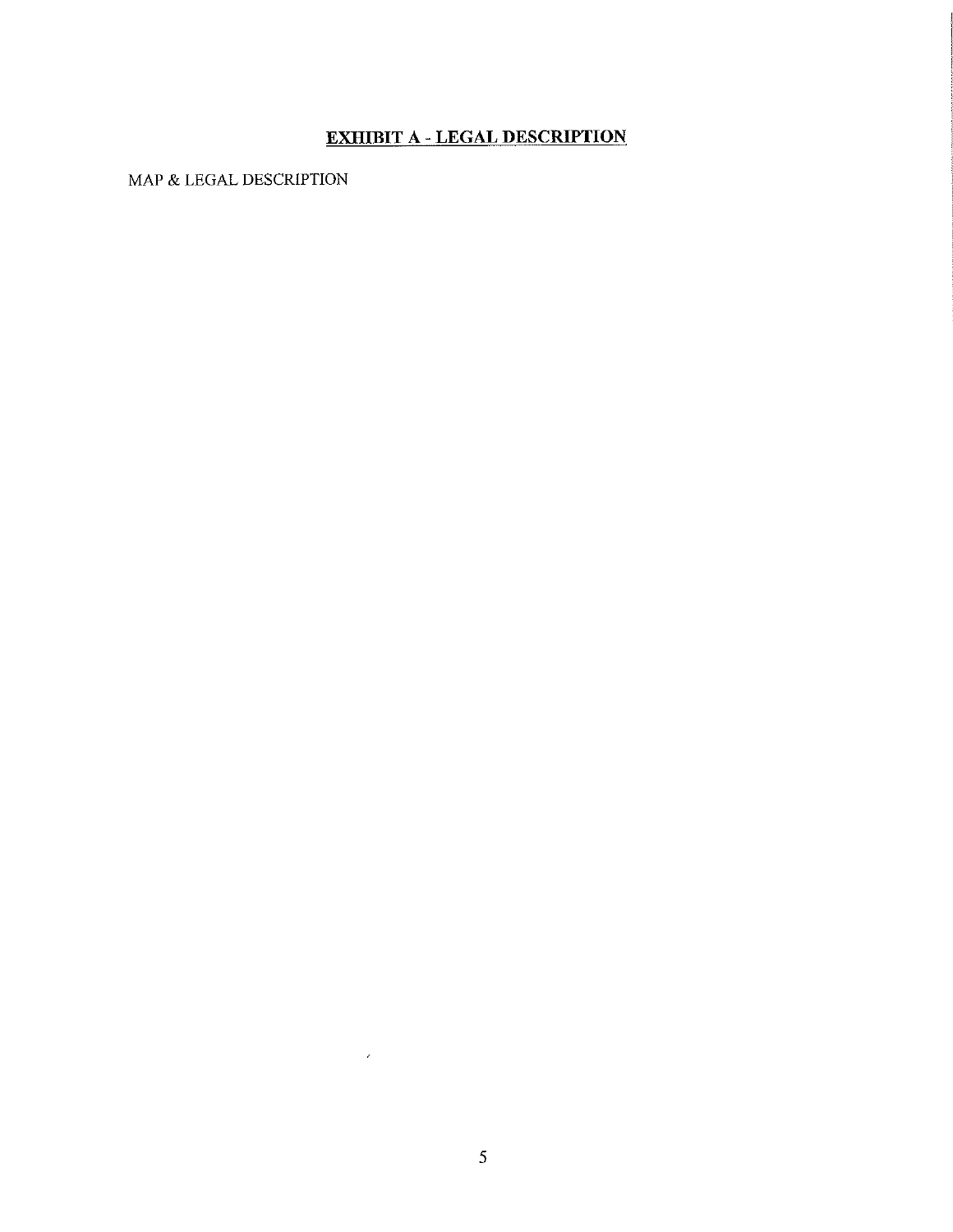A part of the northeast quarter of Section 24, Township 21 North, Range 3 West in Lauramie Township, Tippecanoe County, lndiana, as described as follows:

Commencing at the northeast corner of the southwest quarter of said northeast quarter section; thence South 00°-55'25" West (assumed bearing) along the east line of the southwest quarter of said northeast quarter section 79.00 feet; thence North 73°-13'-24" East 788.24.95 feet to an iron pin; thence North 16°-49'-33" West 14.50 feet to the Point of Beginning; thence continue North 16°-49'-33" West 628.87 feet to a 5/8" rebar with red cap on the south right of way line of the New York, Chicago and St. Louis Railroad; thence North 73°~08'-59" East along said railroad right of way 822.79 feet to <sup>a</sup> RR spike on the east line of said northeast quarter section; thence South 00°-41'-13" West along said east line 688.27 feet to a RR spike on the northwest right of way line of State Road 28; thence South 75°-41'-53" West 616.28 feet to the point of beginning, and containing 10.842 acres, more or less.

### AND ALSO

<sup>A</sup> parcel of land in the Northeast Quarter of Section Twenty-four (24), Township Twenty-One (21) North, Range Three (3) West, in Tippecanoe County, Indiana, described as follows, to-wit:

Beginning at a point on the North-South 1/4 Section line of Section 24, Township 21 North, Range 3 West, 79 feet South of the Northeast corner of the Southwest Quarter of the Northeast Quarter of Section 24, Township 21 North, Range 3 West; thence bearing South 78 degrees 01' West <sup>a</sup> distance of 148.7 feet to <sup>a</sup> point on the Northeasterly right of way line of U.S. Highway No. 52, located 45 feet by right angle measure from the centerline of the West bound lane of U.S. Highway No. 52; thence bearing North 39 degrees 54' West along the Northeasterly right of way of U.S. Highway No. 52, <sup>a</sup> distance of 880.0 feet to <sup>a</sup> point on the Southerly right of way line of the New York, Chicago and St. Louis Railroad; thence bearing North 73 degrees 00' East along the Southerly right of way line and 33 feet parallel to the centerline of the New York, Chicago and St. Louis Railroad <sup>a</sup> distance of 808.0 feetto <sup>a</sup> point; thence bearing North 0 degrees 00' along the North-South 1/4 Section line of Section 24, Township 21 North, Range 3 West, a distance of 3.13 feet to a point on the Southerly right of way line of the New York, Chicago and St. Louis Railroad; thence bearing North 73 degrees 00' East along the Southerly right of way line and 30 feet parallel to the center line of the New York, Chicago and St. Louis Railroad <sup>a</sup> distance of 591.08 feet to <sup>a</sup> point; thence bearing South 17 degrees 00' East a distance of 642.44 feet to a point; thence bearing South 73 degrees 00' West and parallel to the Southerly right of way line of the New York, Chicago and St. Louis Railroad a distance of 787.3 feet to the place of beginning, containing 15.85 acres, more or less.